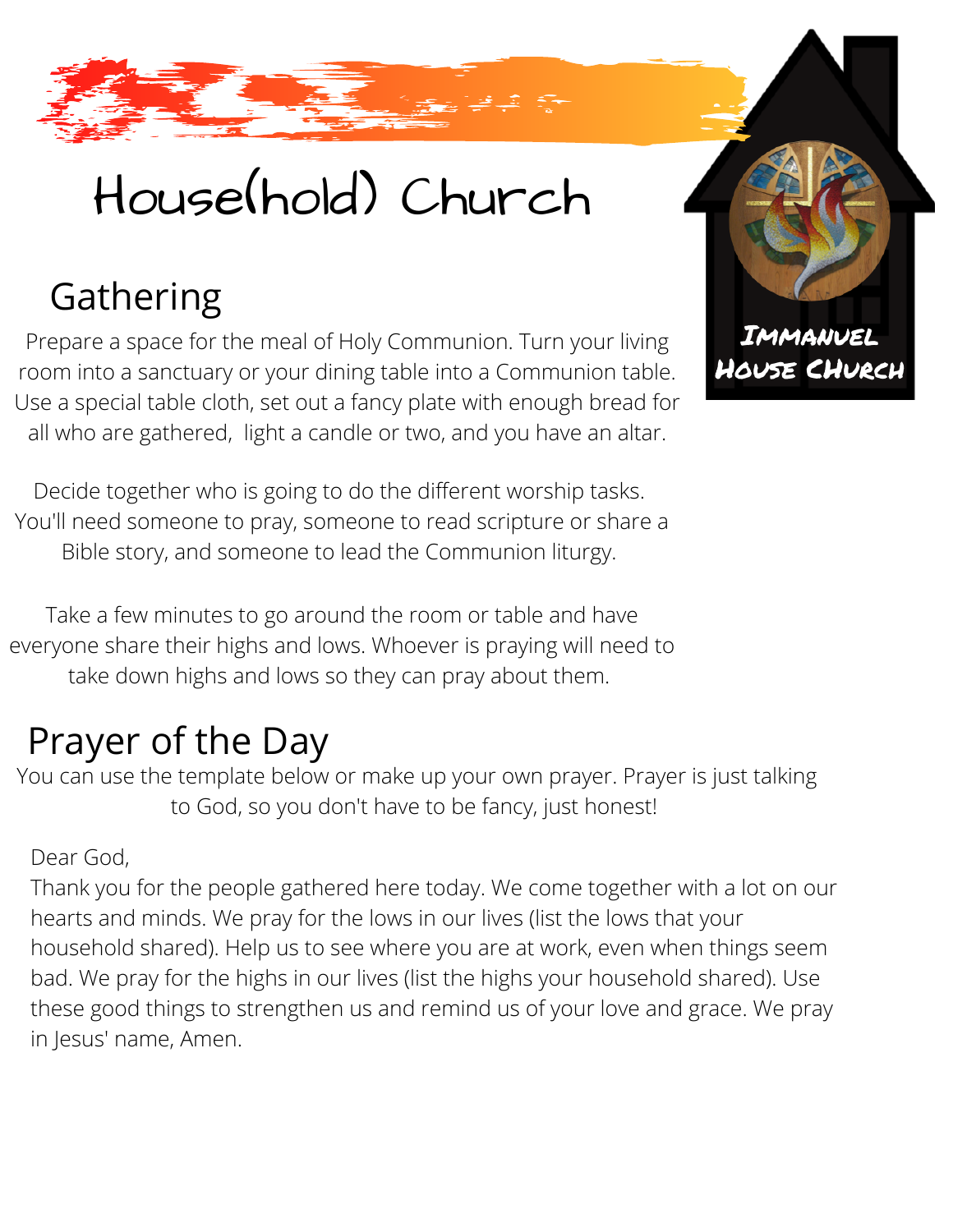# House(hold) Church

Word

Have a member of your household read a story from Scripture. You can choose a favorite, or you can use the Gospel reading from the past Sunday. Use the discussion questions on the Immanuel website to guide your conversation. You could also act out the story or do the Head to Heart Yoga Bible Story video together! You could also watch a recent sermon video or a devotional of your choice.

### Holy Communion

Holy Communion is a special meal we celebrate when we worship. The bread and wine are mysteriously the real presence of Jesus Christ. Because mysteries are, well, mysterious, we trust that Jesus is really with us in this meal.

IMMANUEL HOUSE CHURCH

The grace of our Lord Jesus Christ, the love of God, and the communion of the Holy Spirit be with you.

Household: And also with you.

.

When our congregation gathered for Holy Communion with all the saints from every time and place, we heard again the story of God's mighty acts and the love shown us in Jesus' life, death, and resurrection. The holy meal of the Lord's supper was shared.

Even though we gather separately, for now, we share this bread of life, a gift that unites and strengthens the Christian community.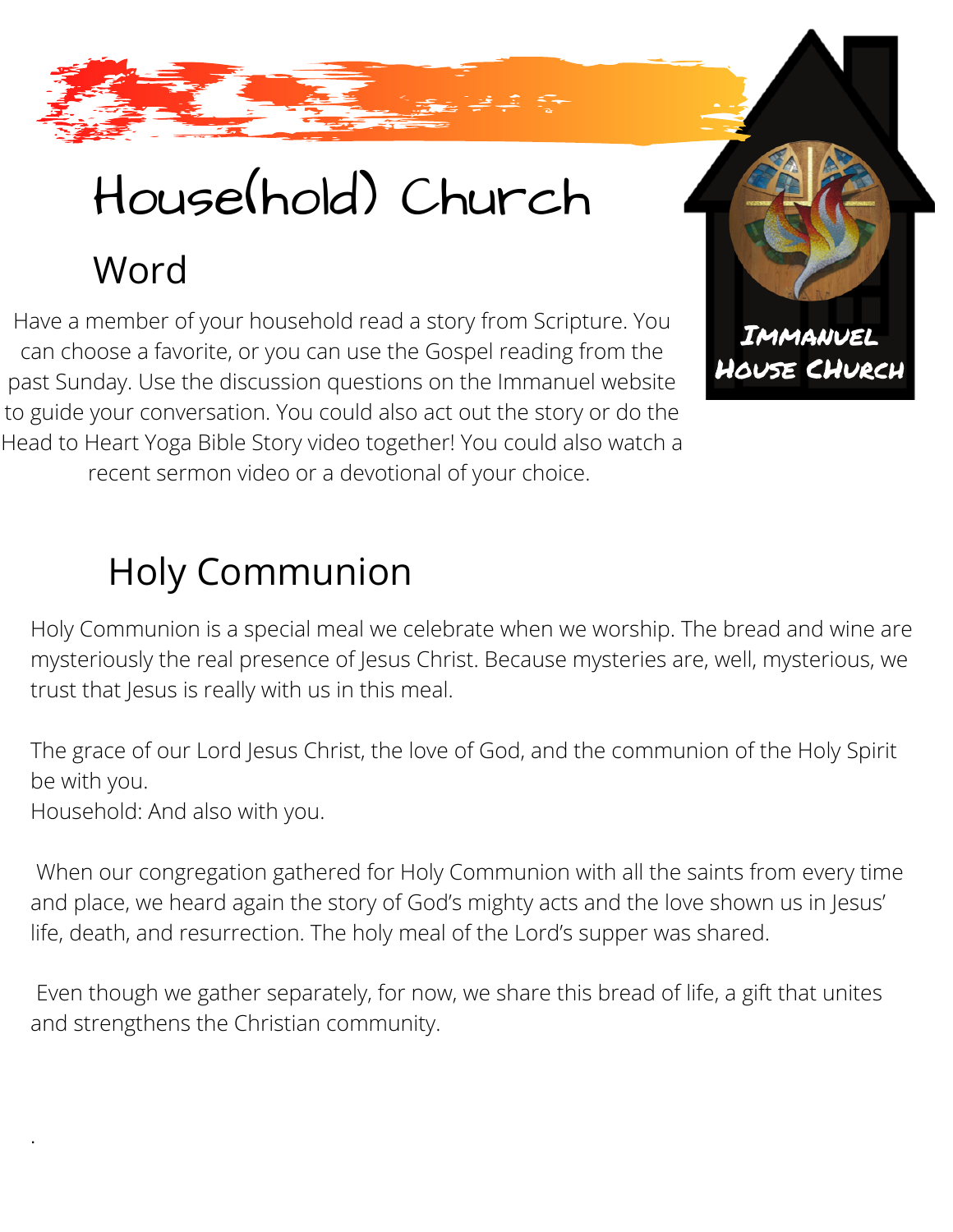## House(hold) Church

### Confession & Forgiveness

Let us confess our sins, all that we have done to hurt each other and ourselves, in the presence of God and of one another. (Pause for a moment of reflection. Non readers can draw a picture of something they want to say sorry for.)



Most merciful God, We confess that we have messed up. With our words and our hands, we have not been kind to others or to our own selves. We are hopeless without your love. We are afraid of running out of things, so we take more than we need. We are afraid of what could happen, so we forget that you are with us all the time to give us peace. We spend the night with worry instead of prayer. Forgive us again and fill us up with your abundant mercy.

God is rich in mercy and love. No matter how much you mess up every day, God's love never runs out. Just as God's love is for you, so is the meal set before us. You are forgiven and ready to feast at the table, in the name of the one who died to set you free from the power of your sin, Jesus Christ, our Lord.

Amen.

### Words of Institution

In the night in which he was betrayed, our Lord Jesus took bread, and gave thanks; broke it, and gave it to his disciples, saying: Take and eat; this is my body, given for you. Do this for the remembrance of me.

Again, after supper, he took the cup, gave thanks, and gave it for all to drink, saying: This cup is the new covenant in my blood, shed for you and for all people for the forgiveness of sin. Do this for the remembrance of me.